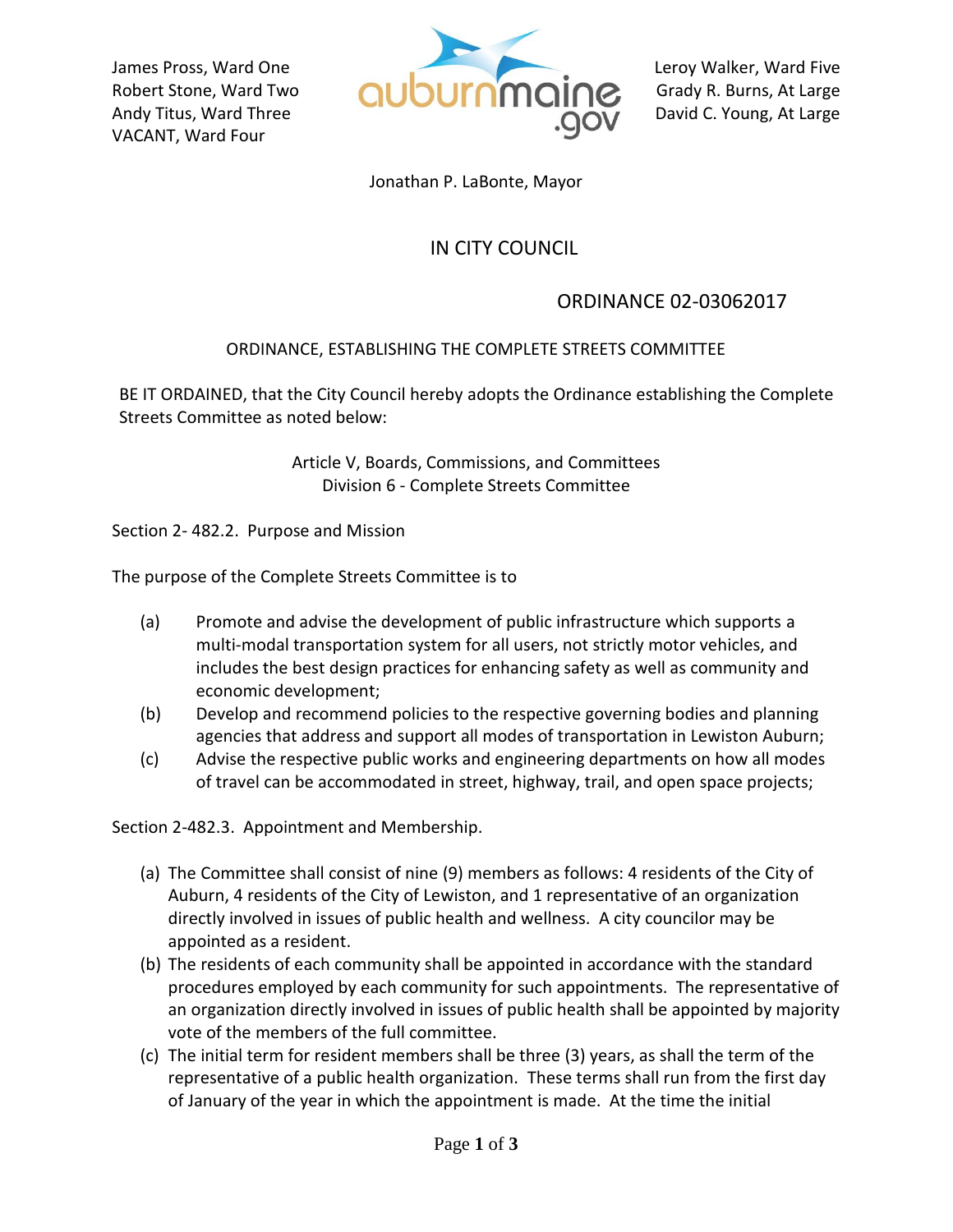VACANT, Ward Four



Jonathan P. LaBonte, Mayor

appointments are made, the appointing authority shall assign each resident member to a term with one member appointed to a one year term; one to a two year term; and one to a three year term. Members shall remain in office until their successors are appointed.

- (d) Vacancies shall be filled following the same process employed for the initial appointment of members.
- (e) A vacancy shall be declared if any member of the committee fails to attend three consecutive regular meetings of the committee without being excused by the committee chair.

Section 2-482.4. Duties and Responsibilities.

The Complete Streets Committee shall:

- (a) Follow the City's Complete Streets Policy, oversee its implementation, and review the policy every 2 years to recommend changes as appropriate;
- (b) Serve as the primary resource representing Lewiston and Auburn in the update of Regional and Statewide plans dealing with transportation issues involving motorized vehicles, bicycles, pedestrians, public transportation, and other non-automobile related transportation issues;
- (c) Develop and recommend policies and ordinances for passage by the City Councils in support of alternative modes of transportation;
- (d) Review and comment on existing transportation projects including regionally approved projects, municipally initiated projects, and improvements originating from Traffic Movement Permits associated with development projects; and
- (e) Participate with appropriate city and state departments, committees, and metropolitan planning organizations in planning coordinated multi-modal transportation systems in L-A and the surrounding region, such as rail, bus, and air.

Section 2-482.5 Organization.

(a) The Committee shall have the following officers: Chair, vice-chair, and secretary, each of whom shall be selected by a majority of the members of the committee at its first meeting in January of each year. The chair shall preside over all meetings of the board, shall supervise the affairs of the board, and shall perform such other duties as may be assigned to the office by the committee. The vice-chair shall assist the chair in carrying out the latter's duties and shall preside at meetings in the chair's absence. The secretary shall be responsible for preparing and distributing committee agendas and